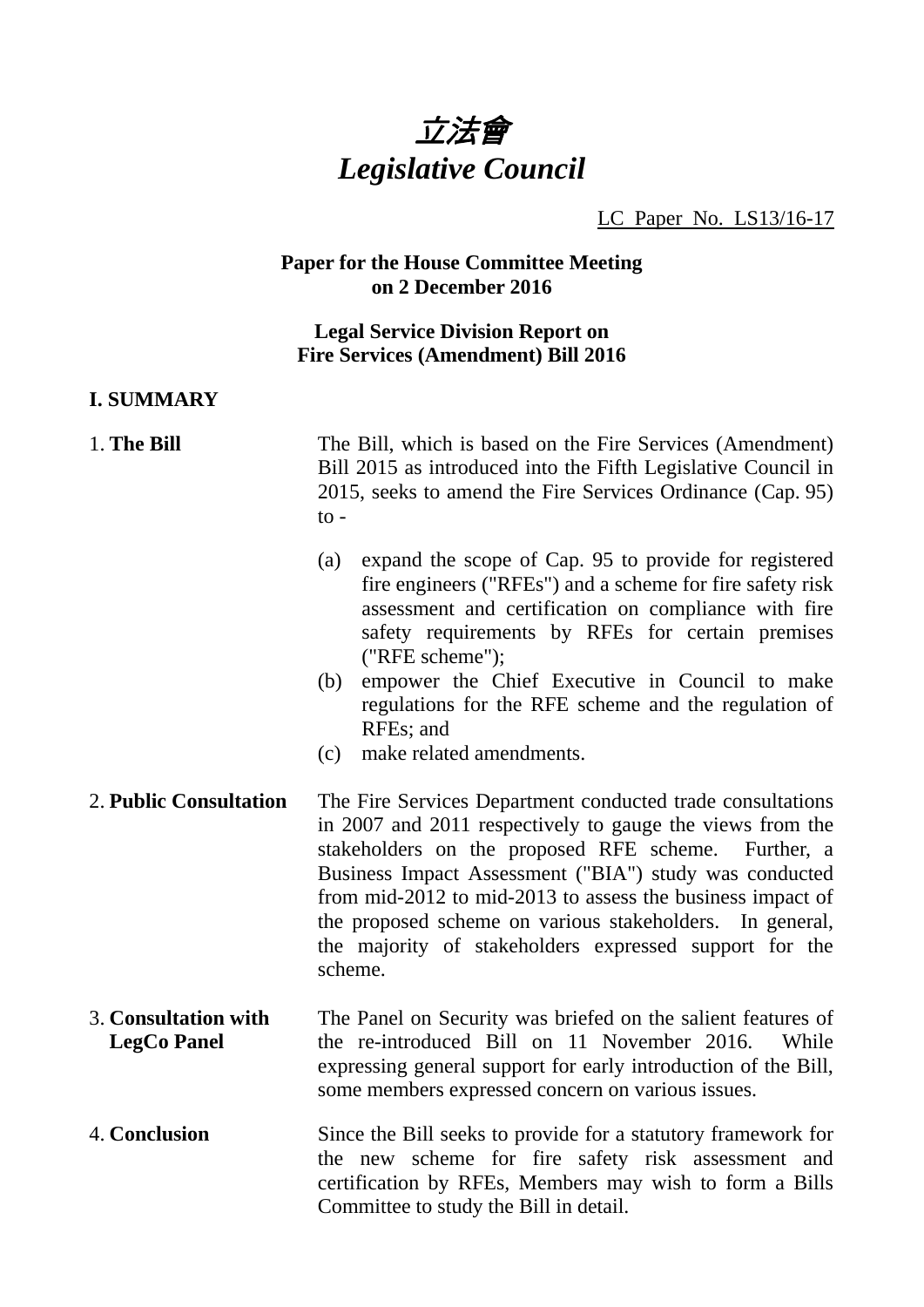# **II. REPORT**

 The date of First Reading of the Bill is 30 November 2016. Members may refer to the Legislative Council ("LegCo") Brief (File Ref.: SBCR 1/2361/14) issued by the Security Bureau on 16 November 2016 for further details.

#### **Object of the Bill**

- 2. The Bill seeks to amend the Fire Services Ordinance (Cap. 95) to
	- (a) include a scheme for fire safety risk assessment and certification on compliance with fire safety requirements by registered fire engineers ("RFEs") for certain premises ("RFE scheme") and to provide for RFEs;
	- (b) empower the Chief Executive in Council ("CE in Council") to make regulations for the RFE scheme and the regulation of RFEs; and
	- (c) make related amendments.

## **Background**

3. At present, a person who intends to run certain types of premises ("prescribed premises") is required to comply with fire safety requirements imposed by and/or obtain a certificate issued by the Director of Fire Services ("DFS") certifying that the prescribed premises have complied with all relevant fire safety requirements before the applicant can be issued a licence by the regulatory authorities. Cap. 95 and its subsidiary legislation do not provide for persons other than DFS to perform fire safety risk assessment and certification required for the licensing process.

4. In December 2015, the Administration introduced the Fire Services (Amendment) Bill 2015 ("the 2015 Bill") into the Fifth LegCo to provide for the RFE scheme so that professional engineers and qualified persons in the private market may also provide such fire safety risk assessment and certification services. A Bills Committee ("the 2015 Bills Committee") was formed to scrutinize the 2015 Bill. In response to members' concerns, the Administration proposed certain Committee stage amendments ("CSAs") to the 2015 Bill which were agreed by the 2015 Bills Committee. Members may refer to the Report of the 2015 Bills Committee (LC Paper No. CB(2)1791/15-16) for further details.

5. The resumption of the Second Reading debate, Committee stage and Third Reading on the 2015 Bill were put on the Agenda of the Council in June and July 2016 but were not reached before the Fifth LegCo stood prorogued. The Administration therefore introduces the Bill, which is, according to paragraph 1 of the LegCo Brief, by and large a replica of the 2015 Bill but with all the agreed CSAs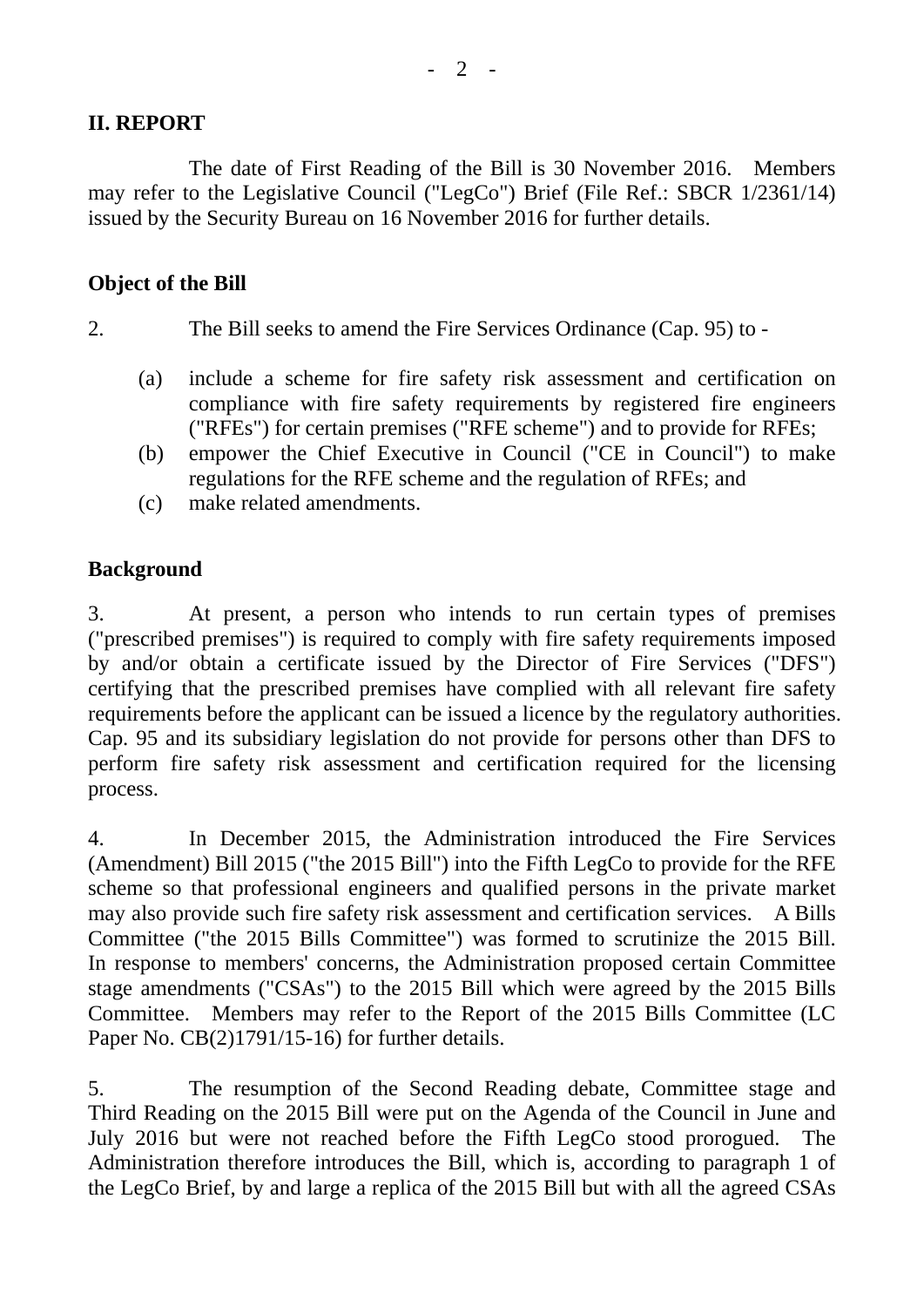incorporated. Other amendments are textual in nature. A marked-up version showing the differences between the Bill and the 2015 Bill is at Annex C to the LegCo Brief.

# **Provisions of the Bill**

6. The main provisions of the Bill are explained in the ensuing paragraphs.

# Amendments to Cap. 95

7. Clause 3 of the Bill seeks to amend the long title of Cap. 95 to include the RFE scheme and to provide for RFEs.

8. Clause 5 of the Bill seeks to amend section 25 of Cap. 95 to empower CE in Council to make regulations to provide for the implementation of the proposed RFE scheme. The matters to be provided for in the regulations include -

- (a) the registration and de-registration of RFEs;
- (b) the fees to be charged in relation to the registration and de-registration;
- (c) the duties of RFEs in relation to fire safety risk assessment, and certification on compliance with fire safety requirements for prescribed premises;
- (d) the issue of codes of practice concerning fire safety of any premises and giving guidance in relation to the professional conduct and the administration of RFEs; and
- (e) the regulation of the conduct of RFEs including the provision of disciplinary offences and the establishment of disciplinary boards.

The above regulations (except the one on fees in (b) above which would be subject to the negative vetting procedure under section 34 of the Interpretation and General Clauses Ordinance (Cap. 1)) would be subsidiary legislation subject to the approval of LegCo under section 35 of Cap. 1 (proposed section 25(4) as added by clause  $5(2)$ ).

# Amendments to the Fire Service (Installations and Equipment) Regulations (Cap. 95B)

9. Under regulation 7 of the Fire Service (Installations and Equipment) Regulations (Cap. 95B), no person other than a registered fire service installation contractor shall maintain, inspect or repair any fire service installation or equipment which is installed in any premises. Clause 7 of the Bill seeks to amend regulation 7 of Cap. 95B to empower -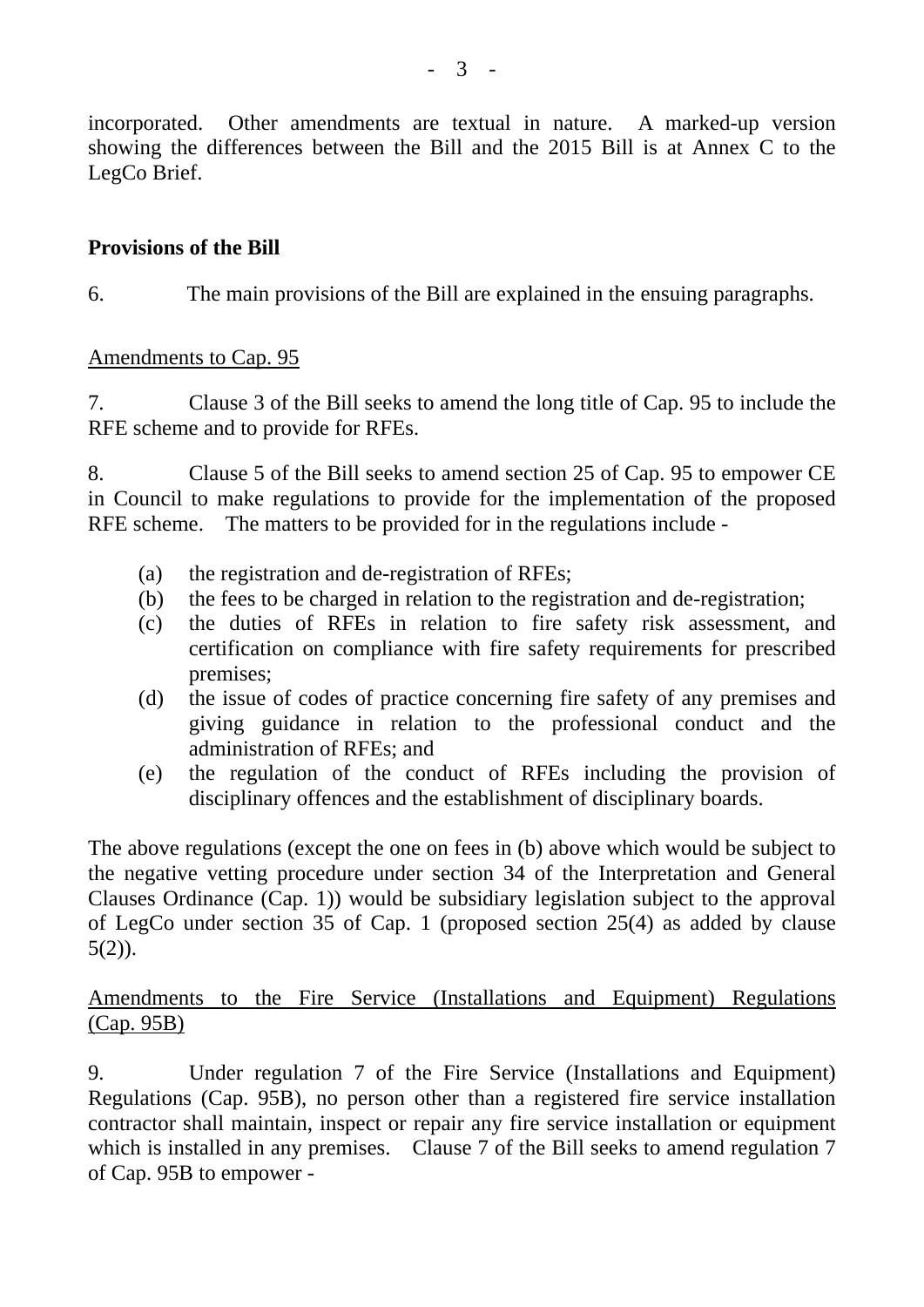- (a) RFEs to inspect and test any fire service installation or equipment installed in, or for, prescribed premises; and
- (b) DFS or a person authorized by him to inspect and test any fire service installation or equipment installed in, or for, any premises for checking its safety and the efficiency of its working order.

#### Related amendments

10. Clauses 9 to 20 of the Bill contain related amendments to a number of legislation governing some of the prescribed premises to which the proposed RFE scheme would apply. These legislation include the Food Business Regulation (Cap. 132X), the Places of Amusement Regulation (Cap. 132BA) and the Places of Public Entertainment Regulations (Cap. 172A). These amendments, if passed, would allow the relevant regulatory authorities to accept fire safety requirements imposed by RFEs and fire safety certificates issued by RFEs as proof of compliance with the relevant fire safety requirements when processing licence applications.

# **Commencement**

11. The Bill, if passed, would come into operation on a day to be appointed by the Secretary for Security by notice published in the Gazette.

# **Public Consultation**

12. According to paragraph 13 of the LegCo Brief, the Fire Services Department ("FSD") conducted trade consultations in 2007 and 2011 respectively to gauge the views from the stakeholders on the RFE scheme. In general, the majority of the stakeholders expressed support for the RFE scheme. Further, a Business Impact Assessment ("BIA") study was conducted from mid-2012 to mid-2013 to assess the business impact of the proposed RFE scheme on various stakeholders. The BIA study also found that the stakeholders were generally supportive of the RFE scheme and that there should be a sufficient supply of potential RFE candidates in the market.

# **Consultation with LegCo Panel**

13. The Clerk to the Panel on Security has advised that the Panel was briefed on the legislative progress of the proposed RFE scheme and the salient features of the Bill on 11 November 2016. Most members urged for early introduction of the Bill. However, some members expressed concern on a number of issues, including the qualifications required for registration as RFEs, the regulatory mechanism governing fire safety risk assessment and certification to be performed by RFEs, the regulations to be